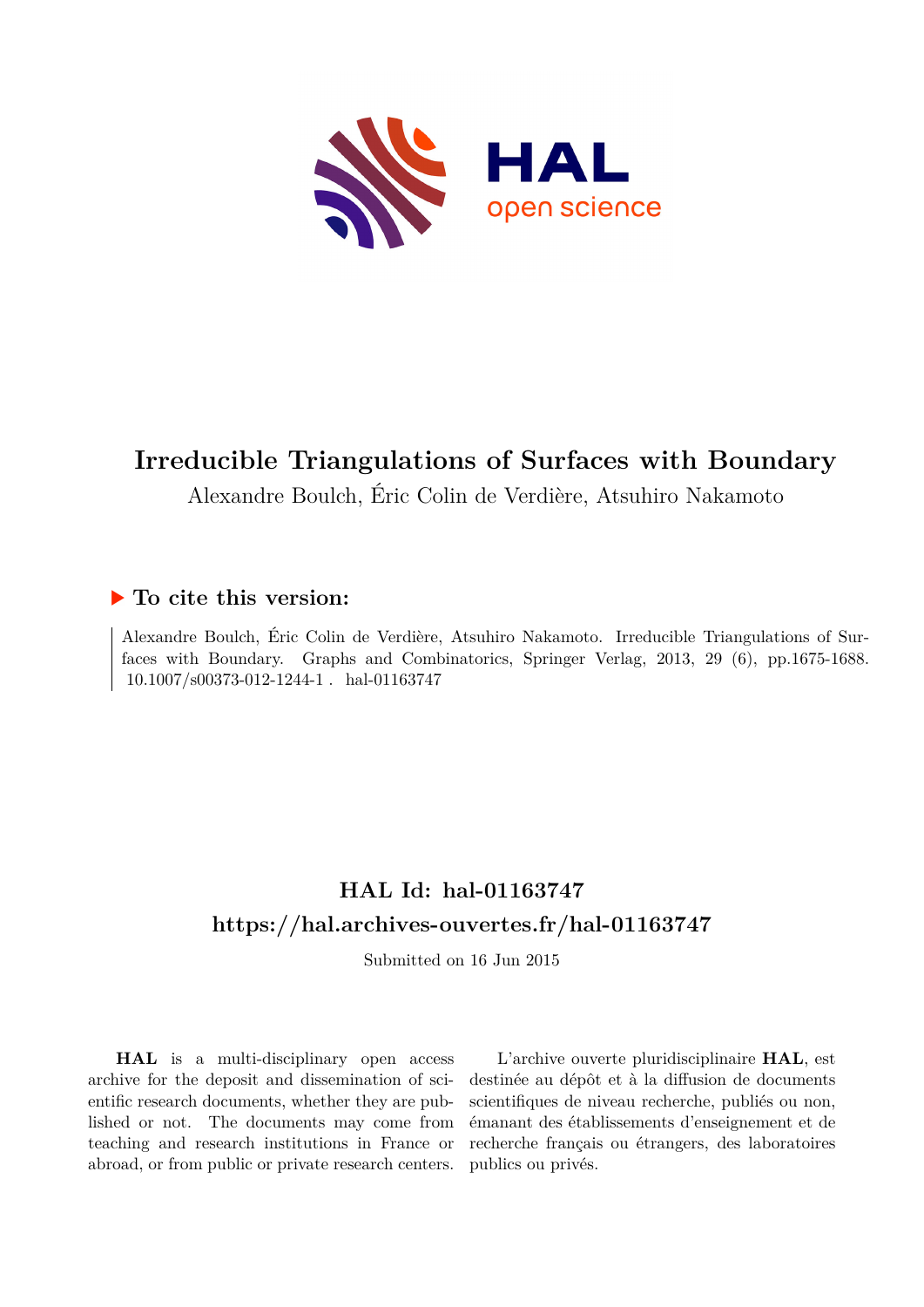# Irreducible Triangulations of Surfaces with Boundary<sup>∗</sup>

Alexandre Boulch† Éric Colin de Verdière‡ Atsuhiro Nakamoto§

#### Abstract

A triangulation of a surface is *irreducible* if no edge can be contracted to produce a triangulation of the same surface. In this paper, we investigate irreducible triangulations of surfaces with boundary. We prove that the number of vertices of an irreducible triangulation of a (possibly non-orientable) surface of genus  $g \ge 0$  with  $b \ge 0$  boundary components is  $O(g + b)$ . So far, the result was known only for surfaces without boundary ( $b = 0$ ). While our technique yields a worse constant in the  $O(.)$  notation, the present proof is elementary, and simpler than the previous ones in the case of surfaces without boundary.

### 1 Introduction

Let S be a surface, possibly with boundary. A *triangulation* is a simplicial complex whose underlying space is S. Contracting an edge of the triangulation (identifying two adjacent vertices in the simplicial complex) is allowed if this results in another triangulation of the same surface. A triangulation is *irreducible* (or *minimal*) if no edge is contractible. Every triangulation can be reduced to an irreducible triangulation by iteratively contracting some of its edges.

Irreducible triangulations have been much studied in the context of surfaces without boundary. In this paper, we extend known results to the case of surfaces with boundary. Specifically, we prove that the number of vertices of an irreducible triangulation is linear in the genus and the number of boundary components of the surface. Compared to previous works, our theorem and its proof have two interesting features: the result is more general, since it applies to surfaces with boundary, and the arguments of the proof are simpler.

#### 1.1 Previous Works for Surfaces Without Boundary

We first describe previous related works, on surfaces without boundary. Barnette and Edelson [5, 6] proved that the number of irreducible triangulations of a given surface is finite. Nakamoto and Ota [26] were the first to show that the number of vertices in an irreducible triangulation is at most linear in the genus of the surface. The best upper bound known to date is due to Joret and Wood [15], who proved that this number is at most max $\{13g - 4, 4\}$ . (Here and in the sequel, g is the *Euler genus*, which equals twice the usual genus for orientable surfaces and equals the usual genus for non-orientable surfaces.) This bound is asymptotically tight, as there are irreducible triangulations with  $\Omega(q)$  vertices; however, the minimal number of vertices in a triangulation is  $\Theta(\sqrt{q})$  [16].

Some low genus cases were studied. Steinitz [31] proved that the unique irreducible triangulation of the sphere is the boundary of the tetrahedron. The two irreducible triangulations of the projective plane were found by Barnette [4], followed by the 21 irreducible triangulations of the torus by Lawrencenko [19] and the 29 triangulations of the Klein bottle by Sulanke [35]. More recently, Sulanke [33, 34] developed a method to generate

<sup>∗</sup>This work was done during the first author's internship at École normale supérieure. The internship was funded by the *Agence Nationale de la Recherche* under the *Triangles* project of the *Programme blanc* ANR-07-BLAN-0319.

<sup>†</sup>École Polytechnique (member of ParisTech), Palaiseau, France, <alexandre.boulch@polytechnique.edu>

<sup>‡</sup>Laboratoire d'informatique, École normale supérieure, CNRS, Paris, France, <eric.colin.de.verdiere@ens.fr>

 $\S$ Department of Mathematics, Yokohama National University, Yokohama, Japan, <nakamoto@ynu.ac.jp>

This paper appeared in *Graphs and Combinatorics*, 2013, 29(6):1675–1688. The final publication is available at www.springerlink.com.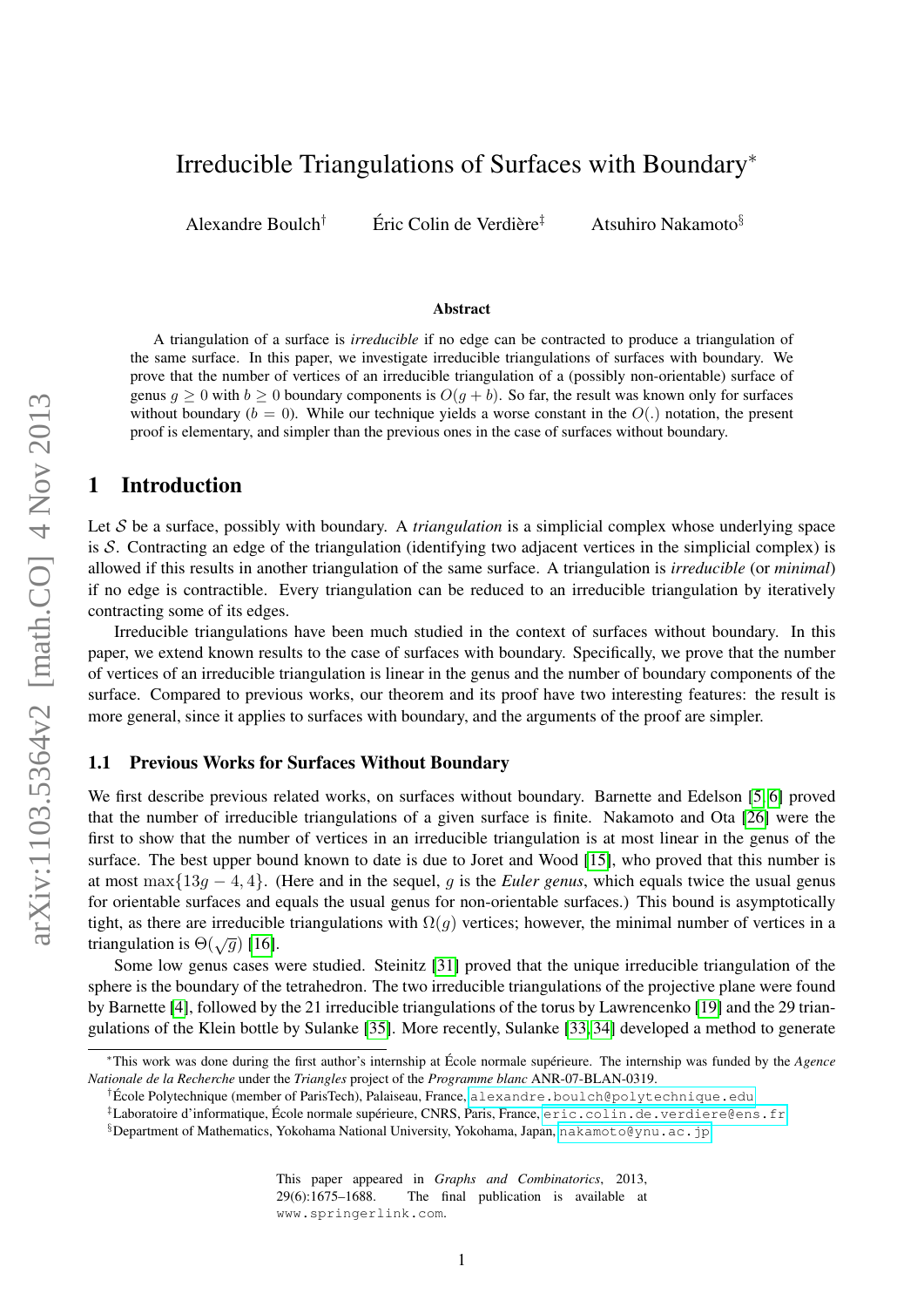all the irreducible triangulations of surfaces without boundary. His algorithm rediscovered the irreducible triangulations for the projective plane, the Klein bottle, and the torus; it also built the irreducible triangulations of the double-torus (396,784 triangulations) and the non-orientable surfaces of genus three (9,708) and four (6,297,982).

Generalizations of the notion of irreducible triangulations, such as k*-irreducible triangulations*, also called *k-minimal triangulations* ( $k \geq 3$ ), have also been studied [13, 20]. Juvan et al. [17, Section 6] also study this concept in the case of surfaces with boundary; their proof technique implies that the number of irreducible triangulations is finite for every surface (possibly with boundary). For a more detailed survey on results on irreducible triangulations, see Mohar and Thomassen [22, Sect. 5.4]. Higher-dimensional analogs have also been studied, and in particular conditions ensuring that contracting an edge of a simplicial complex preserves the topological type [3, 10].

### 1.2 Applications of irreducible triangulations

One motivation for studying irreducible triangulations is that, to solve some problems on triangulations, it sometimes suffices to solve them on irreducible triangulations. For example, on a triangulation of an orientable surface with Euler genus  $g \geq 4$  (at least two handles), Barnette [22, Conjecture 5.9.3] conjectured that there always exists a cycle without repeated vertices that is non-null-homotopic and separating. More generally, Mohar and Thomassen [22, Conjecture 5.9.5] conjectured that for every even  $h$ ,  $0 < h < g$ , there exists a cycle without repeated vertices that splits the surface into two surfaces of genus h and  $q - h$ , respectively. To prove these conjectures, it suffices to prove them for irreducible triangulations. (See also the discussion by Sulanke [34, Sect. 5].)

Irreducible triangulations have also been used to characterize triangulations without  $K_6$ -minors. (The characterization of abstract graphs without  $K_m$ -minors has been done for any  $m \leq 5$ , but the problem for  $m \geq 6$ seems to be very difficult.) The key fact for the characterization is that every triangulation on a surface  $S$  with no  $K_6$ -minor is transformed into an irreducible triangulation with no  $K_6$ -minor by contracting edges. The complete lists of irreducible triangulations are known only for surfaces of Euler genus at most four, and so the characterizations are done only for those surfaces [18, 23–25].

Irreducible triangulations can be used to generate all triangulations of a given surface [29]. They are also a good tool to study diagonal flips on triangulations. Negami [27, 28] used the fact that there are finitely many irreducible triangulations to prove that two triangulations of a surface with the same number of vertices are equivalent under diagonal flips, provided the number of vertices is greater than an integer depending only on the surface. For further applications, see the recent paper by Joret and Wood [15] and references therein.

#### 1.3 Our Result

It turns out that the notion of irreducible triangulations extends directly to the case of surfaces with boundary. In this paper, we prove that the number of vertices of such an irreducible triangulation admits an upper bound that is linear in the genus  $g$  and the number of boundaries  $b$  of the surface. In more detail:

**Theorem 1.** Let S be a (possibly non-orientable) surface with Euler genus g and b boundaries. Assume  $g \geq 1$ *or* b ≥ 2*. Then every irreducible triangulation of* S *has at most* 570g + 385b−573 *vertices, except for the case of the projective plane* ( $g = 1$  *and*  $b = 0$ *), in which the bound is* 186*.* 

This bound is asymptotically tight; see Figure 1. Compared to the case of surfaces without boundary, the main difficulty we encountered was to prove that the number of boundary vertices is  $O(g + b)$  (there are indeed irreducible triangulations of surfaces whose single boundary contains  $\Theta(g)$  vertices, as Figure 1 also illustrates); the known methods for surfaces without boundary do not seem to extend easily to surfaces with boundary. Our strategy is roughly as follows. Let  $T$  be an irreducible triangulation. First, we show that every matching of (the vertex-edge graph of) T has  $O(g + b)$  vertices. Then, we show that every inclusionwise maximal matching contains a constant fraction of the vertices of  $T$ . For technical reasons, in the case of surfaces with boundary, we actually need to restrict ourselves to a matching satisfying some additional mild conditions.

In particular, we reprove that, on a surface without boundary of genus  $q$ , the number of vertices of an irreducible triangulation is  $O(q)$ . Our method does not improve over the current best bound of max{13g−4, 4} by Joret and Wood [15]. However, it is substantially different and simpler than the other known proofs of this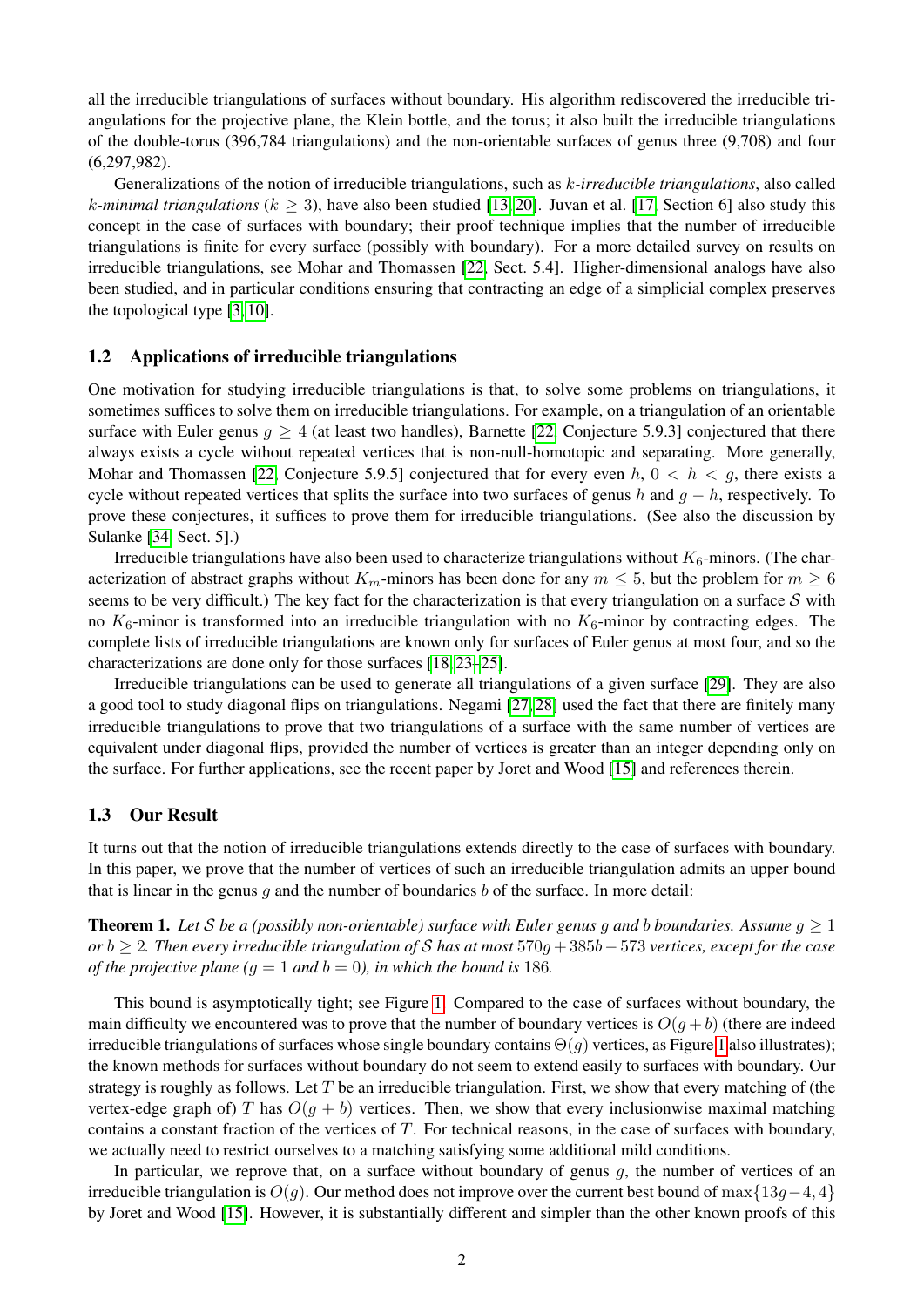

Figure 1: For any even  $g \ge 0$  and any  $b \ge 1$  (one of these two inequalities being strict), there exists an irreducible triangulation of an orientable surface with Euler genus  $q$  with  $b$  boundary components, and with  $5q/2 + 4b - 2$  vertices. The figure illustrates the case  $q = 4$  and  $b = 3$ . Starting with a set of triangles glued together, all meeting at a vertex (bottom part), attach a set of  $q/2$  pairs of interlaced rectangular strips (top left) and a set of  $b-1$  non-interlaced rectangular strips (top right), and triangulate every strip by adding an arbitrary diagonal (not shown in the picture). That the resulting triangulation is irreducible follows from the fact that every edge belongs to a non-null-homotopic 3-cycle or is a linking edge (a non-boundary edge whose endpoints are both boundary vertices). Also, note that all vertices are on the boundary. In particular, taking  $b = 1$ , we obtain an irreducible triangulation whose single boundary component contains  $5g/2 + 2$  vertices.

result. These former proofs, by Nakamoto and Ota [26] and Joret and Wood [15] (see also Gao et al. [12]), rely on a deep theorem by Miller [21] (see also Archdeacon [1]) stating that the genus of a graph (the minimum Euler genus of a surface on which a graph can be embedded) is additive over 2-vertex amalgams (identification of two vertices of disjoint graphs). Another paper by Cheng et al. [9] also claims a linear bound without using Miller's theorem, but this part of their paper has a flaw (personal communication with the authors).<sup>1</sup> In contrast, our proof is short and uses only elementary topological lemmas.

Finally, we refine the above technique in the case of surfaces without boundary, and obtain a bound that is better than that of Theorem 1, but no better than the current best result by Joret and Wood [15].

We shall introduce some definitions from topology and preliminary lemmas in Section 2. We then prove our main theorem (Section 3). Finally, in Section 4, we describe the improvement of the technique for surfaces without boundary.

## 2 Preliminaries

We present a few notions of combinatorial topology; for further details, see also Stillwell [32], Armstrong [2], or Henle [14].

### 2.1 Topological Background

Surfaces, Cycles, and Homotopy. A *surface* (2-manifold with boundary) is a topological Hausdorff space where each point has an open neighborhood homeomorphic to the plane or the closed half-plane; the points in the latter case are called *boundary points*. Henceforth, S denotes a compact, connected surface.

By the classification theorem,  $S$  is homeomorphic to a surface obtained from a sphere by removing finitely many open disks and attaching handles (*orientable case*) or Möbius bands (*non-orientable case*) along some of the resulting boundaries. In the orientable case, the *Euler genus* of S, denoted by g, equals *twice* the number of

<sup>&</sup>lt;sup>1</sup>Specifically, in the proof of their Lemma 3, the authors incorrectly claim that there are at most  $g$  pairwise non-homologous cycles on an orientable surface of Euler genus g.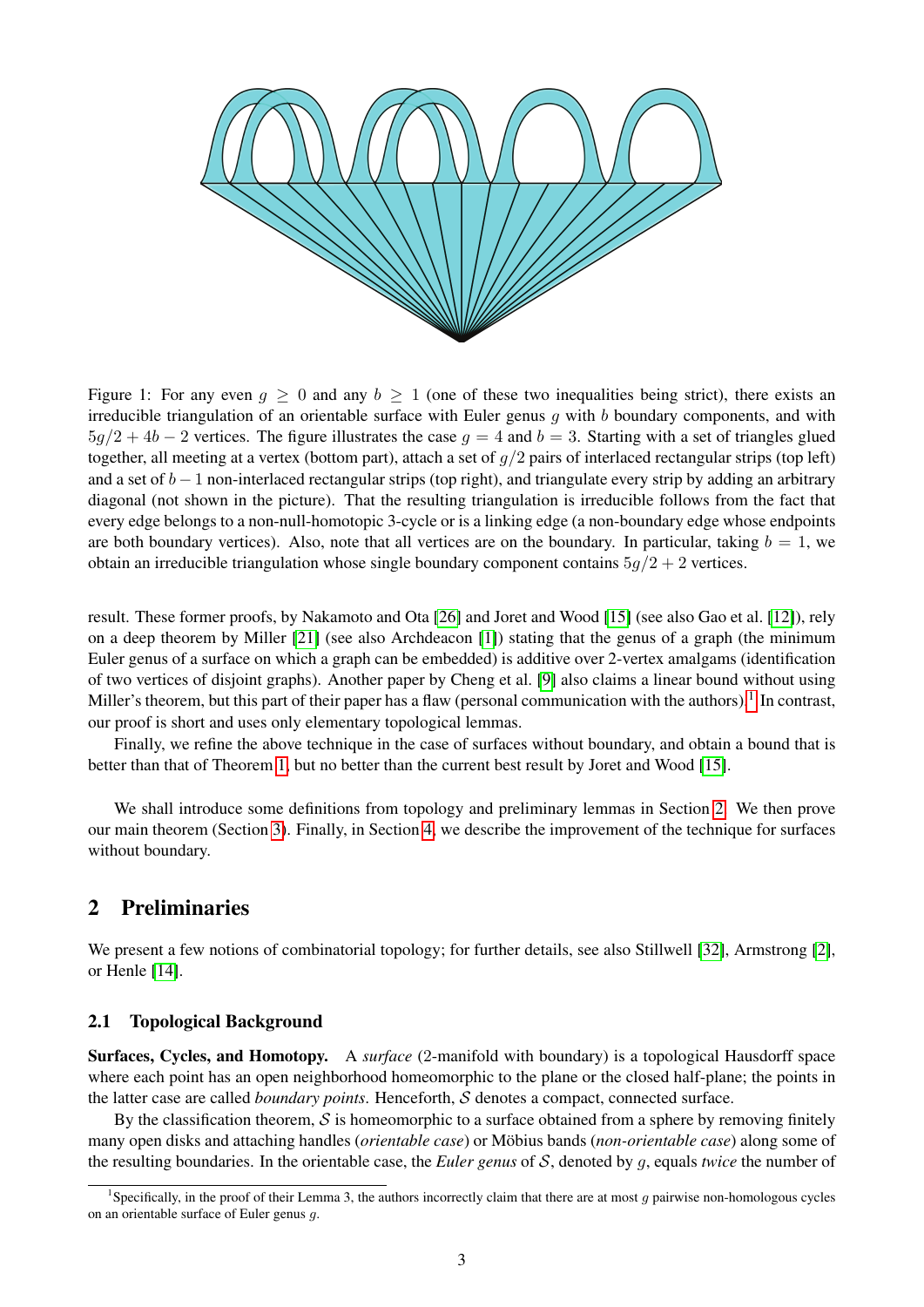

Figure 2: Edge contraction on an embedded graph.

handles; in the non-orientable case, it equals the number of Möbius bands. The number of remaining *boundary components* is denoted by b.

In this paper, a *cycle* on S is the image of a one-to-one continuous map  $S^1 \to S$ , where  $S^1$  is the standard circle. In particular, we emphasize that cycles are undirected and simple. Two cycles are *homotopic* if one can be deformed continuously to the other; more formally, two cycles  $C_0$  and  $C_1$  are homotopic if there exists a continuous map  $h:[0,1]\times S^1\to \mathcal{S}$  such that  $h(0,\cdot)$  is one-to-one and has image  $C_0$ , and similarly  $h(1,\cdot)$  is one-to-one and has image  $C_1$ . A cycle is *null-homotopic* if and only if it bounds a disk on S. We emphasize that only homotopy of cycles is considered in this paper; for example, we say that two loops are homotopic if and only if the corresponding cycles are homotopic (without fixing any point of the loops).

A cycle is *two-sided* if cutting along it results in a (possibly disconnected) surface with two boundaries, and *one-sided* otherwise. Equivalently, a cycle is two-sided if it has a neighborhood homeomorphic to an annulus, and one-sided if it has a neighborhood homeomorphic to a Möbius band (which implies that the surface is non-orientable). Two cycles in general position *cross* at point p if they intersect at p and the intersection cannot be removed by an arbitrarily small perturbation of the cycles. Two homotopic cycles in general position cross an even number of times if they are two-sided, and an odd number of times if they are one-sided.

**Graph Embeddings, Triangulations, and Edge Contractions.** Let  $G$  be a graph, possibly with loops and multiple edges. An *embedding* of G on S is a "crossing-free" drawing of G on S. More precisely, the vertices of G are mapped to distinct points of S; each edge is mapped to a path in S, meeting the image of the vertex set only at its endpoints, and such that the endpoints of the path agree with the points assigned to the vertices of that edge. Moreover, all the paths must be without intersection or self-intersection except, of course, at common endpoints. We sometimes identify G with its embedding on S. The *faces* of G are the connected components of the complement of the image of G in S. A graph embedding G is *cellular* if each of its faces is an open disk. If it is the case, *Euler's formula* states that  $|V| - |E| + |F| = 2 - g - b$ , where V, E, and F are the sets of vertices, edges, and faces of G, respectively.

Let e be an edge of a graph G embedded in the interior of S. Assume that e is not a loop. The *contraction* of e shrinks e to a single vertex; the resulting graph is in the interior of  $S$ . Loops and multiple edges may appear during this process (Figure 2).

A *triangulation* T on S is a graph without loops or multiple edges embedded on S such that each face is an open disk with three distinct vertices, and such that two such triangles intersect on a single edge (and its two incident vertices), a single vertex, or not at all. In other words, the vertices, edges, and faces of G form a simplicial complex whose underlying space is  $S$ .

The definition of edge contraction on a triangulation is slightly different from an edge contraction on a graph embedding. Let uv be an edge of T; contracting edge uv identifies both vertices u and v in the simplicial complex T; the dimension of some simplices decreases by one. We say that uv is *contractible* if the new simplicial complex is still homeomorphic to  $S$  (Figure 3).

In more detail, assume for now that  $e = uv$  is an interior edge, incident with triangles uvx and uvy. Contracting e shrinks e, identifying its two vertices u and  $v$ , and identifies the two pairs of parallel edges  $\{ux, vx\}$  and  $\{uy, vy\}$ . The definition is similar if e is a boundary edge, except that it has a single incident triangle  $uvx$ . If uv is not a boundary edge but exactly one vertex (say u) is incident to a boundary, then the edge uv is contracted to u, on the boundary. If this operation results in a triangulation of S, we say that e is *contractible*. In particular, a *linking edge* of T is a non-boundary edge whose both vertices are on the boundary; a linking edge is never contractible.

A triangulation of a surface is *irreducible* if it contains no contractible edge. For example, it is known that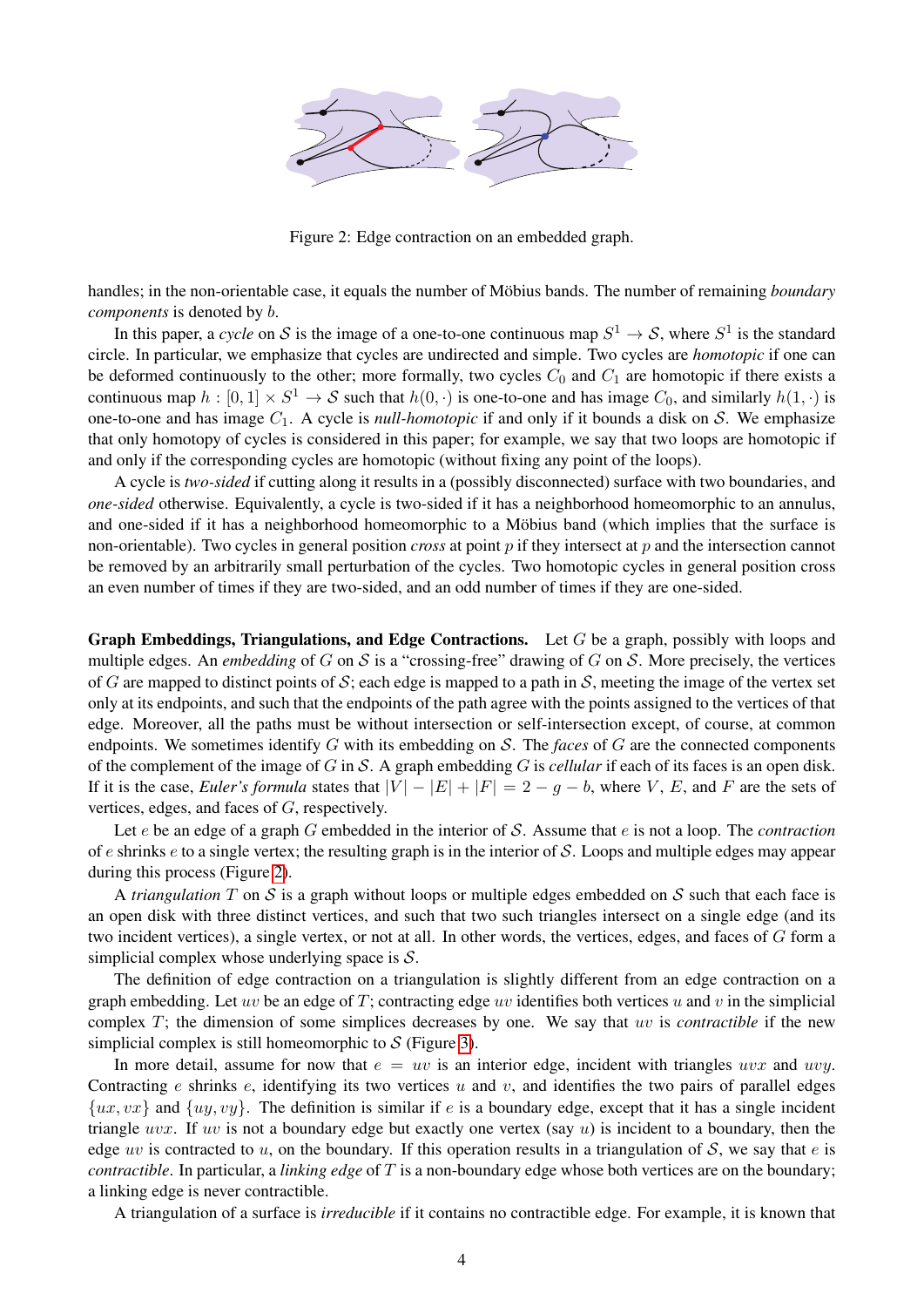

Figure 3: Edge contraction on a triangulation.

the only irreducible triangulation of the sphere is the boundary of a tetrahedron [31]. Using a similar argument, it is not hard to show that the only irreducible triangulation of the disk is a single triangle.

## 2.2 Preliminary Lemmas

We list here a series of basic facts that will be used in our proof.

Lemma 2. *Assume* S *is not the sphere or the disk, and let* T *be an irreducible triangulation of* S*. Then every non-linking edge of* T *belongs to a non-null-homotopic 3-cycle.*

*Proof.* This was proved by Barnette and Edelson [5, Lemma 1] for surfaces without boundary: In this case, every edge of T belongs to a 3-cycle that is not the boundary of a triangle; if that 3-cycle is null-homotopic, then it bounds a disk, and an edge inside that disk must be contractible. The argument immediately extends to nonlinking edges of surfaces with boundary. (For boundary edges, we need to distinguish whether the boundary has length at least four, in which case the previous argument applies, or exactly three, in which case the result is obvious.)  $\Box$ 

Lemma 3. *The degree of a non-boundary vertex of an irreducible triangulation of* S *is at least four.*

*Proof.* This is a direct consequence of a result by Sulanke [33, Theorem 1]. Specifically, he uses Lemma 2 to show that every vertex of an irreducible triangulation belongs to two non-separating 3-cycles crossing at that vertex. Again, the argument extends to non-boundary vertices of surfaces with boundary.  $\Box$ 

Lemma 4. Let G be a 1-vertex graph with  $\ell$  loop edges, embedded in the interior of S. Assume that no face *of* G is a disk bounded by one or two edges. Then  $\ell \leq 3g + 2b - 3$ , except if S is a sphere or a disk (in which *cases*  $\ell = 0$ *).* 

*Proof.* Barnette and Edelson [6, Corollary 1] prove a similar result; see also Chambers et al. [8, Lemma 2.1]. Here is a sketch of proof. Without loss of generality, we can assume that  $G$  is inclusionwise maximal; namely, no edge can be added to G without violating the hypotheses of the lemma. Then it follows from the classification of surfaces that, unless the surface is the sphere, the disk, or the projective plane, every face of the graph is a disk bounded by three edges, or an annulus bounded by a single edge and a single boundary component of  $S$ . A standard double-counting argument combined with Euler's formula concludes.  $\Box$ 

**Corollary 5.** Let G be a 1-vertex graph with  $\ell$  loop edges, embedded in the interior of S. Assume that no loop *of* G is null-homotopic and that no two loops of G are homotopic. Then  $\ell = 0$  if S is a sphere or a disk,  $\ell \leq 1$ *if* S *is a projective plane, and*  $\ell \leq 3g + 2b - 3$  *otherwise.* 

*Proof.* The hypotheses imply that no face of G is a disk bounded by one or two edges (and thus Lemma 4 concludes), unless that disk is bounded by twice the same edge (in which case  $S$  is the projective plane).  $\Box$ 

Lemma 6. *Let* C *be a non-null-homotopic 3-cycle in an irreducible triangulation* T *of* S*. No more than nine pairwise edge-disjoint 3-cycles of* T *are homotopic to* C*.*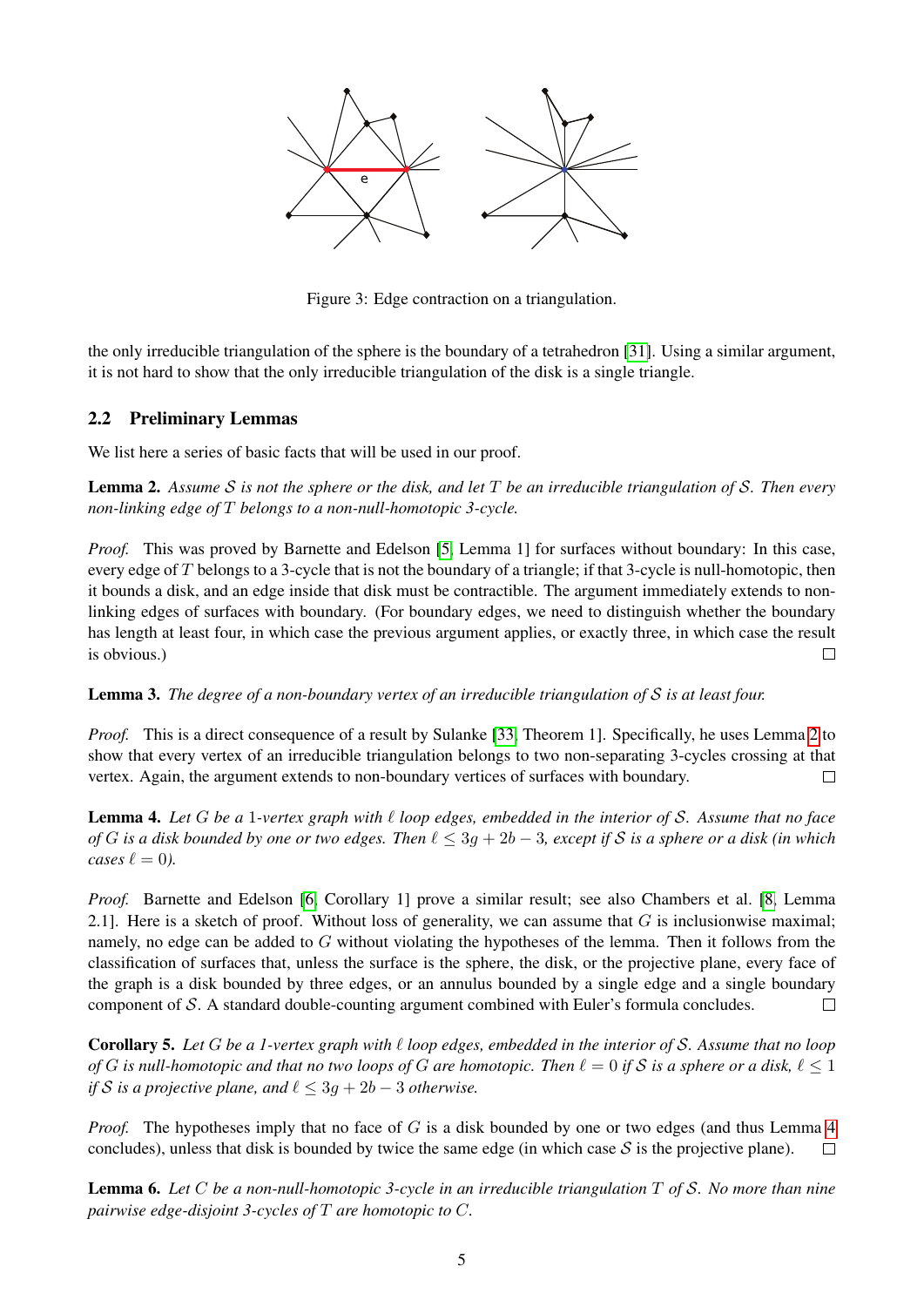

Figure 4: Illustration of the proof of Lemma 6 (in the two-sided case): if there are ten homotopic edge-disjoint 3-cycles, there must be four pairwise disjoint homotopic 3-cycles, so there is at least one contractible edge.

*Proof. First case:* C *is two-sided.* This case is a small variation on a lemma by Barnette and Edelson [5, Lemma 9]. Any two distinct 3-cycles homotopic to  $C$  must cross an even number of times, hence cannot cross at all; thus two such 3-cycles bound an annulus, possibly "pinched" on a vertex or an edge. So the set of 3 cycles homotopic to a given 3-cycle can be ordered linearly. Assume there are at least ten pairwise edge-disjoint 3-cycles of T homotopic to C; let us consider ten such consecutive cycles in this ordering,  $C_1, \ldots, C_{10}$ . See Figure 4.

For every i, the annulus between  $C_i$  and  $C_{i+3}$  cannot be pinched along a vertex: otherwise, it is easy to see that an edge between  $C_{i+1}$  and  $C_{i+2}$  would be contractible [5, Lemma 7]. This annulus cannot be pinched along an edge, since the cycles are edge-disjoint. So any two consecutive cycles in the sequence  $C_1, C_4, C_7, C_{10}$ bound a non-pinched annulus. Now, similarly, some edge between  $C_4$  and  $C_7$  is contractible [5, Lemma 9], which is a contradiction.

*Second case:* C *is one-sided.* In this case, any 3-cycle homotopic to C crosses C exactly once, and must therefore share exactly one vertex with C. Let  $v$  be any vertex of C; we prove below that at most two 3cycles different from C and homotopic to C pass through v. This proves that there are at most seven 3-cycles homotopic to  $C$  (including  $C$  itself), which concludes.

So assume that (at least) four 3-cycles (including  $C$ ) homotopic to  $C$  share together a vertex  $v$ . These cycles lie in a Möbius band "pinched" at v, and we can order them linearly; let  $C_1, \ldots, C_4$  be consecutive cycles in this ordering. As in the first case [5, Lemma 7], an edge between  $C_2$  and  $C_3$  would be contractible, a contradiction.  $\Box$ 

# 3 Proof of Theorem 1

A *matching* M of a graph G is a set of edges of G such that every vertex of G belongs to at most one edge of M.

### 3.1 The Size of a Matching

Our first task is to prove that a matching of an irreducible triangulation has size  $O(g + b)$ .

**Proposition 7.** Let T be an irreducible triangulation of S, where  $g \geq 1$  or  $b \geq 2$ . Let M be a matching of T *containing no linking edge. Then the number of edges of* M *is at most* 27 *if* S *is the projective plane* ( $g = 1$ ) *and*  $b = 0$ *)* and  $81g + 54b - 81$  *otherwise.* 

*Proof.* The structure of the proof is as follows. In three steps, we remove edges from M, obtaining successive matchings  $M_1$ ,  $M_2$ , and  $M_3$ , each of them satisfying additional properties. We show that the edge set of  $M_3$  is in bijection with the edge set of a 1-vertex graph on  $S$  where no edge is null-homotopic and no two edges are homotopic. By Corollary 5, this implies that  $M_3$  has  $O(g + b)$  edges. Furthermore, we show that  $M_3$  contains some constant fraction of the edges of M, so that M also has  $O(g + b)$  edges.

Recall that every edge e of M belongs to a non-null-homotopic 3-cycle (Lemma 2); let  $C_e$  be such a cycle.

*Construction of*  $M_1$ . Assume that there are three distinct edges  $e_1$ ,  $e_2$ , and  $e_3$  of M such that  $C_{e_1}$  shares an edge with both  $C_{e_2}$  and  $C_{e_3}$ . Then  $C_{e_1} \cup C_{e_2} \cup C_{e_3}$  has at most 5 vertices, implying that two of  $e_1, e_2, e_3$  have an endpoint in common. This contradiction proves that every 3-cycle  $C_{e_1}$  shares an edge of  $T$  with at most one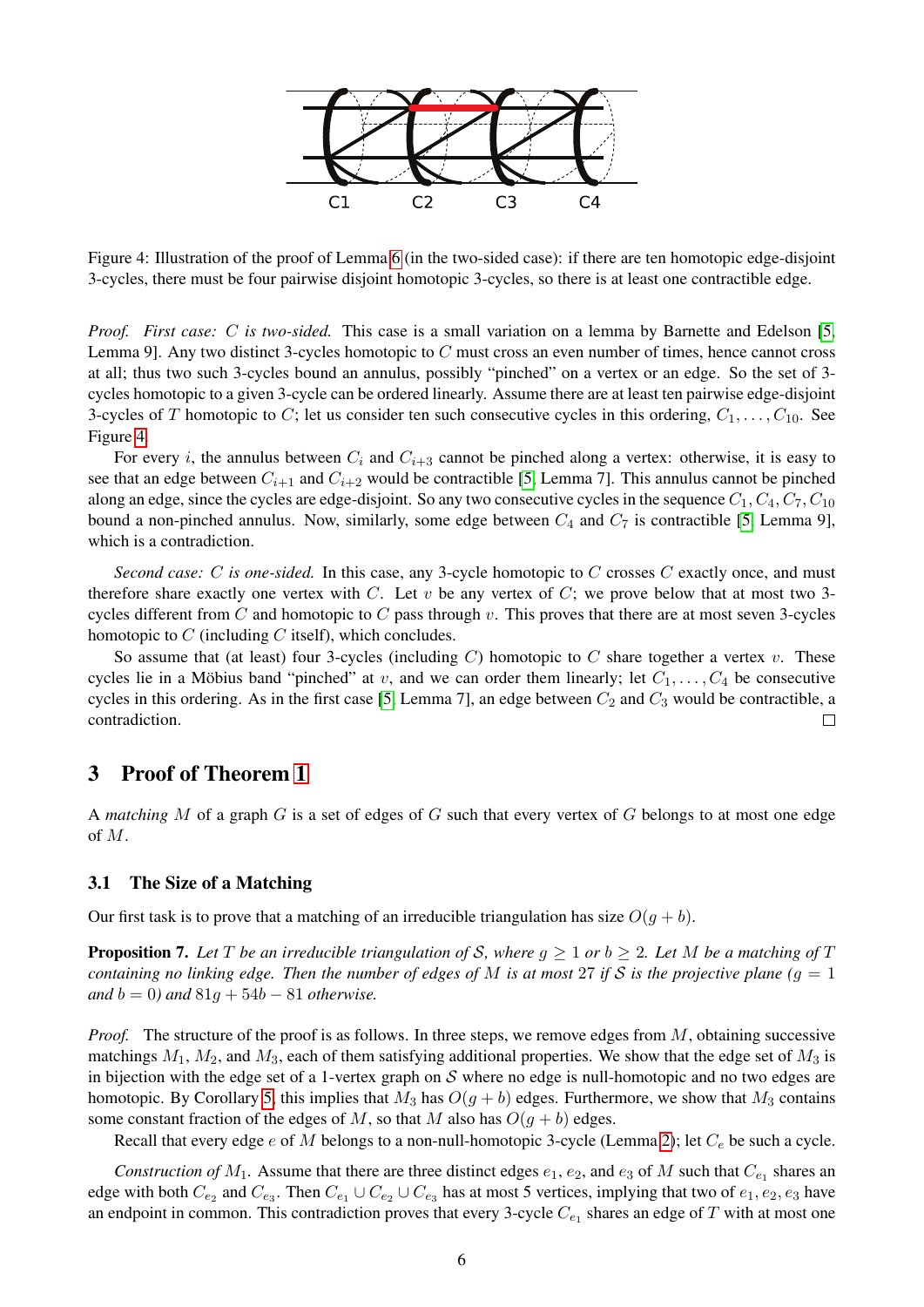

Figure 5: In light lines, the matching  $M_2$ ; in bold lines, the graph  $\Pi_2$ , here forming a tree plus an edge.

other 3-cycle  $C_{e_2}$ . Let  $M_1$  be obtained from M by removing  $e_1$  or  $e_2$  for every such pair of edges  $\{e_1, e_2\}$ . By the previous property, the cycles  $C_e$ ,  $e \in M_1$ , are edge-disjoint. The set  $M_1$  satisfies the hypotheses of the lemma, and  $|M| \le 2|M_1|$ . Now, we forget M and focus on bounding the size of  $M_1$ .

*Construction of*  $M_2$ . We partition the edges  $e$  of  $M_1$  according to the homotopy class of the corresponding 3-cycle  $C_e$ . Let  $M_2$  be obtained by choosing one arbitrary representative edge per class; the cycles  $C_e$ ,  $e \in M_2$ , are in distinct homotopy classes. We have  $|M_1| \leq 9|M_2|$  by Lemma 6 and since the cycles  $C_e, e \in M_1$ , are edge-disjoint. Now, the cycles  $C_e$ ,  $e \in M_2$ , are in distinct non-trivial homotopy classes and are edge-disjoint.

*Construction of*  $M_3$ . For every  $e \in M_2$ , let  $\pi_e$  be the path of length two obtained from  $C_e$  by removing  $e$ . We orient the two edges of  $\pi_e$  towards the extremities of  $\pi_e$  (which are also the endpoints of  $e \in M_2$ ). Since  $M_2$  is a matching, every vertex of the triangulation T is the target of at most one oriented edge.

Let  $\Pi_2$  be the union of the graphs  $\pi_e$ ,  $e \in M_2$ . We claim that  $\Pi_2$  is a *pseudoforest*: every connected component  $\Pi'_2$  of  $\Pi_2$  contains at most one cycle (see Figure 5). Indeed, every vertex of  $\Pi'_2$  is the target of at most one oriented edge, so the number of edges of  $\Pi_2'$  is at most the number of vertices of  $\Pi_2'$ , and  $\Pi_2'$  is connected; so a spanning tree of  $\Pi_2'$  contains all but at most one edge of  $\Pi_2'.$ 

If  $\Pi'_2$  is not a tree, let  $e'$  be an edge such that  $\Pi'_2 - e'$  is a tree. The edge  $e'$  belongs to some  $\pi_e$ . We remove e from  $M_2$  (and consequently  $\pi_e$  from  $\Pi'_2$ ); the graph  $\Pi'_2$  becomes one or two trees, and the other connected components of  $\Pi_2$  are unaffected. We do this iteratively for every connected component  $\Pi_2'$  of  $\Pi_2$ . Let  $M_3$  be obtained from  $M_2$  after removing these edges.

Before the removal of any edge of  $M_2$ , if a connected component  $\Pi'_2$  of  $\Pi_2$  is not a tree, it contains a cycle  $C$  of length at least three (Figure 5); since each vertex of  $C$  has at most one incoming edge, the edges of C belong to distinct  $C_e$ , for  $e \in M_2$ . Therefore, when removing edges of  $M_2$  to form  $M_3$ , we remove at most one third of the edges of  $M_2$ . So  $|M_2| \leq \frac{3}{2}|M_3|$ .

*End of the proof.* Let  $\Pi_3$  be the union of the graphs  $\pi_e$ , for  $e \in M_3$ ; by construction,  $\Pi_3$  is a forest. We now view T as a graph embedded on S (slightly moving it towards the interior of S, if S has a boundary), and contract all the edges of  $\Pi_3$  in this graph; this is legal since this set contains no cycle. Each edge e of  $M_3$  is transformed into a loop  $\ell_e$  homotopic to  $C_e$ . The loops  $\ell_e$  form a graph  $\Gamma$  embedded on S; that graph has a single vertex per connected component. There exists a tree U embedded on S meeting  $\Gamma$  exactly at its vertex set. We may contract U on the surface; now  $\Gamma$  is transformed into a set of simple, pairwise disjoint loops  $\Gamma'$  with the same vertex. Furthermore, the loops are non-null-homotopic and pairwise non-homotopic, so Corollary 5 implies that  $|M_3| = |\Gamma'| \leq 3g + 2b - 3$  (unless S is the projective plane, in which case the upper bound is one). By construction, we also have  $|M| \le 2|M_1| \le 2 * 9|M_2| \le 2 * 9 * \frac{3}{2}$  $\frac{3}{2}|M_3| = 27|M_3|$ , which concludes the proof.  $\Box$ 

#### 3.2 An Inclusionwise Maximal Matching Covers Many Vertices

Now, we prove that an inclusionwise maximal matching of T must cover a constant fraction of the edges of T.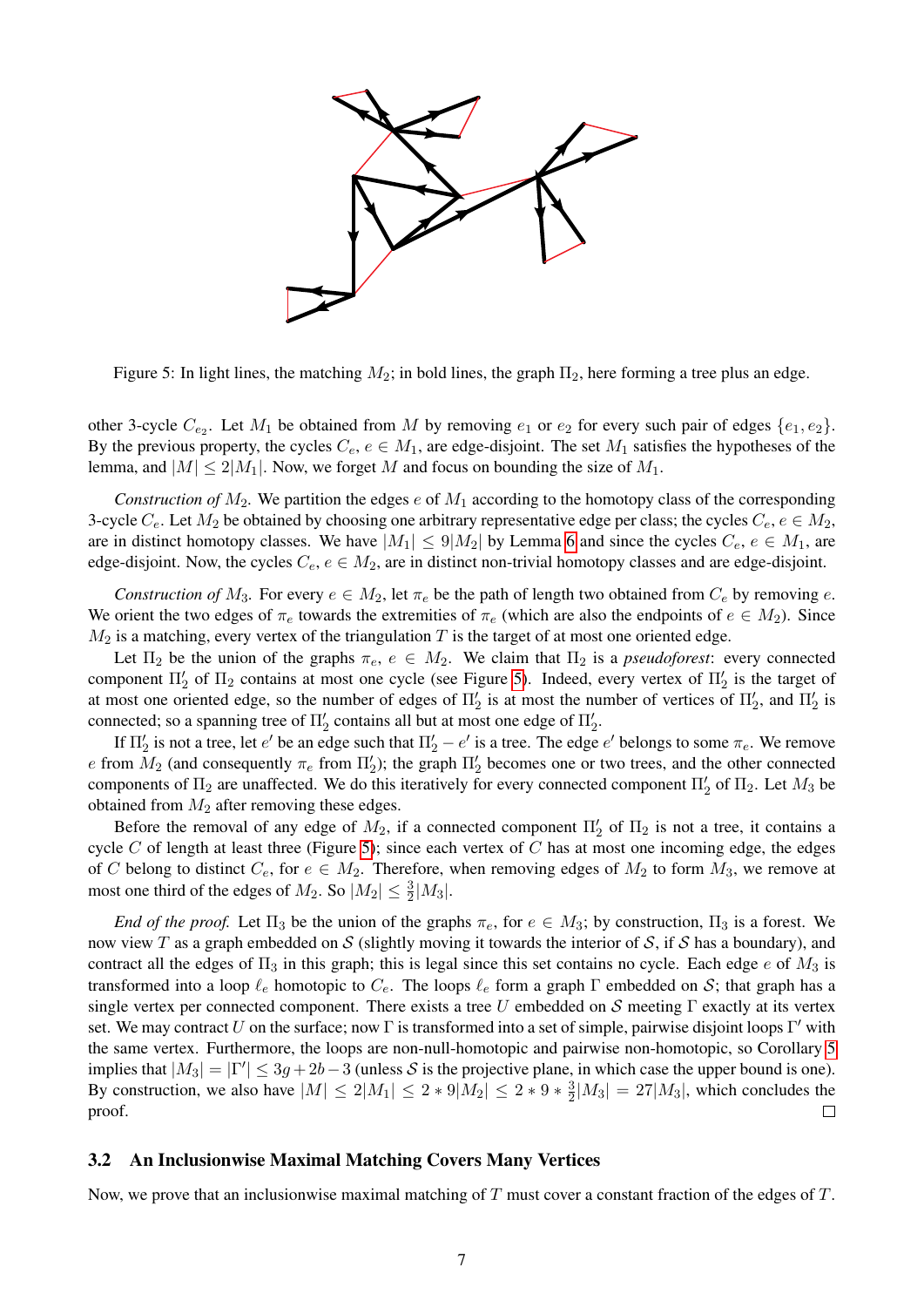Proposition 8. *Let* T *be an irreducible triangulation of* S*. Let* W *be a set of vertices of* T*. Let* M *be an inclusionwise maximal matching of* T *among those that avoid* W*. Assume further that every boundary vertex of* T is either in W or incident to an edge of M. Then the number of vertices of T is at most  $7|M| + 4|W| +$  $3q + 3b - 6$ .

*Proof.* Let us denote by  $V$ ,  $E$ , and  $F$  the vertices, edges, and faces of  $T$ , respectively. Let  $V_M$  be the vertices reached by M and X be the vertices neither in  $V_M$  nor in W. Let M be the set of the edges of T that are not in M. Thus  $\{W, V_M, X\}$  is a partition of V, and  $\{M, \overline{M}\}$  is a partition of E.

Let  $v \in X$ . Recall that v is a non-boundary vertex by hypothesis. According to Lemma 3, v has degree at least four, so it is incident to at least four edges in  $\overline{M}$ . By the maximality of the matching M, the other vertex of each of these four edges is not in X. So, charging each vertex  $v$  of X with these four edges, we obtain that  $4|X| \leq |\bar{M}|.$ 

The rest of the proof is standard machinery. Since  $T$  is a triangulation, by double-counting we obtain  $|F| \leq \frac{2}{3}|E|$  (this is not an equality in general since S may have boundary). Plugging this relation into Euler's formula  $|V| - |E| + |F| = 2 - q - b$ , we obtain:

$$
(|W| + |V_M| + |X|) - \frac{1}{3}(|M| + |\bar{M}|) \ge 2 - g - b.
$$

 $|V_M| = 2|M|$  gives, after some rearranging:

 $|\bar{M}| - 3|X| \leq 5|M| + 3|W| + 3q + 3b - 6.$ 

As shown above,  $4|X| \leq |\bar{M}|$ , implying  $|X| \leq |\bar{M}| - 3|X|$  and so

$$
|X| \le 5|M| + 3|W| + 3g + 3b - 6.
$$

This bound on |X| allows to bound  $|V| = 2|M| + |W| + |X|$  in terms of  $|M|$ ,  $|W|$ , q, and b, implying the result.  $\Box$ 

### 3.3 End of Proof

The proof of Theorem 1 combines Propositions 7 and 8:

*Proof of Theorem 1.* Let W be a set of vertices, one on each boundary component of S having an odd number of vertices. Build a matching M made of edges on the boundary of S and covering the vertices on the boundary of S that are not in W. Extend M to an inclusionwise maximal matching of T that avoids W; we still denote it by M.

M contains no linking edge by construction so, by Proposition 7, M has less than  $81g + 54b - 81$  edges (27 if S is the projective plane). By Proposition 8, and since  $|W| \leq b$ , the number of vertices of T is at most  $7|M| + 3q + 7b - 6.$ 

Combining these equations proves that T has at most  $570g + 385b - 573$  vertices (186 if S is the projective plane).  $\Box$ 

### 4 Improvement for Surfaces Without Boundary

The purpose of this section is to improve the previous bound when S has no boundary ( $b = 0$ ). The strategy is to improve the bound of Proposition 8 using a more careful analysis.

Theorem 9. *Let* S *be a (possibly non-orientable) surface with Euler genus* g ≥ 1 *and without boundary. Then every irreducible triangulation of* S has at most  $f(g)$  vertices, where  $f(1) = 55$ ,  $f(2) = 194$ ,  $f(3) = 333$ , and  $f(g) = 163g - 164$  *if*  $g \geq 4$ *.* 

The following lemma appears in an article by Fujisawa et al. [11, Sect. 2]; we reproduce the proof in more detail here for convenience.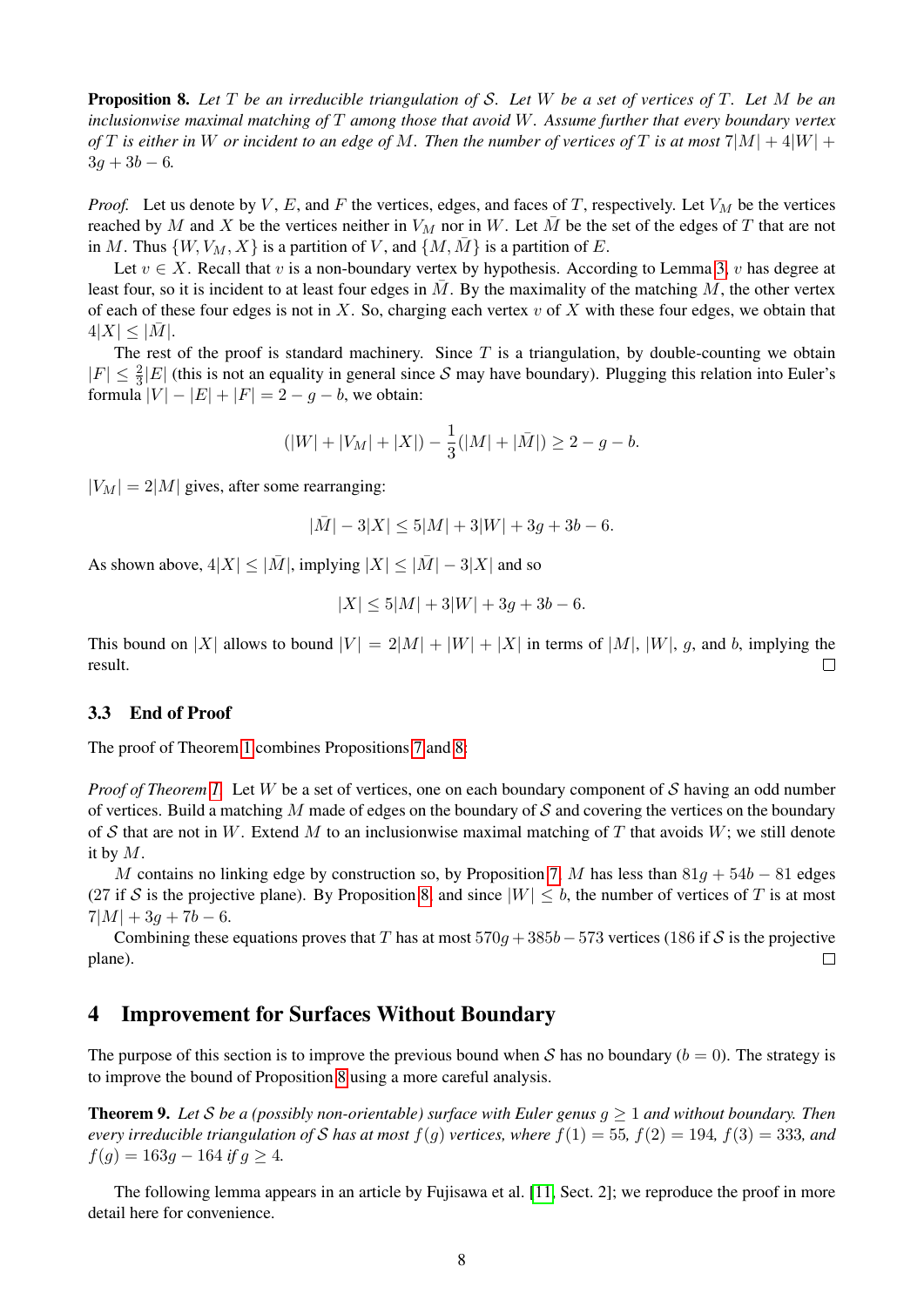**Lemma 10.** Let S be a surface of Euler genus  $q \geq 1$  without boundary, and let  $G = (V, E)$  be a 4-connected *graph embedded on* S. Then for every  $U \subseteq V$ , the number of components of  $G - U$  is at most max $\{1, |U| +$  $g - 2$ *}*.

*Proof.* We can assume that  $U \neq \emptyset$  and that  $G-U$  has at least two connected components; otherwise, the result is clear. Let  $K$  be the graph obtained from  $G$  by the following steps:

- 1. Contract the edges of a spanning forest of  $G U$ . Now the current graph has vertex set  $U \cup W$ , where W has one element for each component of  $G - U$ . The following steps will only add and remove edges of this graph.
- 2. Delete each edge with both endpoints in U. Similarly, delete each edge with both endpoints in  $G U$ (such edges are actually loops, by the first step). Now the current graph is bipartite.
- 3. On each face of the resulting graph that is not a disk, add edges to cut that face into a disk. This can be done without violating bipartiteness, because every face has a boundary component with at least one vertex in  $U$  and at least one vertex in  $W$  (since  $U$  and  $W$  are non-empty).
- 4. If there exists a face incident with exactly two edges, remove one of these two edges. (The two edges incident to the face are distinct, because  $S$  is not the sphere and the edge is not a loop.) Repeat this step as much as possible.

We now have:

$$
4|W| \le |E(K)|
$$
  
\n
$$
\le 2(|E(K)| - |F(K)|)
$$
  
\n
$$
= 2(|W| + |U| + g - 2).
$$

Indeed, the first inequality holds by 4-connectivity of G: since  $|W| \geq 2$ , every component of  $G - U$  is adjacent to at least four different vertices of  $U$ ; therefore, in  $K$ , every vertex of  $W$  is adjacent to at least four different vertices of U. The second line follows from the fact that each face is incident to at least four edges (by bipartiteness of K and using Step 4). The third line holds by virtue of Euler's formula, since K is cellularly embedded on S.  $\Box$ 

**Proposition 11.** Let S be a surface of Euler genus  $q \ge 1$  without boundary, and let  $G = (V, E)$  be a 4*connected graph embedded on* S*. Let* M *be a maximum-size matching of* G*. Then the number of vertices of* G *is at most*  $2|M| + max{1, q - 2}$ *.* 

*Proof.* The Tutte-Berge formula [7, 36] [30, Sect. 24.1] asserts that the number of vertices of G not covered by a maximum-size matching of G is the maximum, over all  $U \subseteq V$ , of  $o(G-U) - |U|$ , where  $o(G-U)$ denotes the the number of components of the graph  $G - U$  with an odd number of vertices. By Lemma 10, for every  $U \subseteq V$ , we have  $o(G-U) - |U| \le \max\{1, g-2\}$ . The result follows.  $\Box$ 

*Proof of Theorem* 9. If T is 4-connected, by Proposition 11, T has at most 2|M|+max{1, g−2} vertices where M is a maximum-size matching of T. Using the bound on the size of a maximal matching  $M$  (Proposition 7), we deduce that T has at most  $h(g)$  vertices, where  $h(1) = 55$ ,  $h(2) = 163$ , and  $h(g) = 163g - 164$  if  $g \ge 3$ .

If T is not 4-connected, this means that a vertex set U of size at most three separates T. Actually,  $|U| = 3$ , and U forms a 3-cycle C in T. This cycle C must be separating, but also non-null-homotopic, for otherwise some edge of T would be contractible (as in the proof of Lemma 2). Let  $S_1$  and  $S_2$  be the surfaces obtained by cutting S along C and attaching a triangle to each copy of C. The Euler genera of  $S_1$  and  $S_2$  add up to g. Furthermore, C is two-sided (since it is separating), so the number of 3-cycles homotopic to C in S is at most 27 [5, Lemma 9]. Any edge that is contractible in  $S_1$  or  $S_2$  belongs to such a cycle. So the total number of edges in  $S_1$  and  $S_2$  that are contractible is at most  $3 \times 27 + 3 = 84$  (the "+3" term comes from the fact that the three edges of C may be contractible in both  $S_1$  and  $S_2$ .) A similar reasoning is used by Barnette and Edelson [5, Proof of Theorem 2].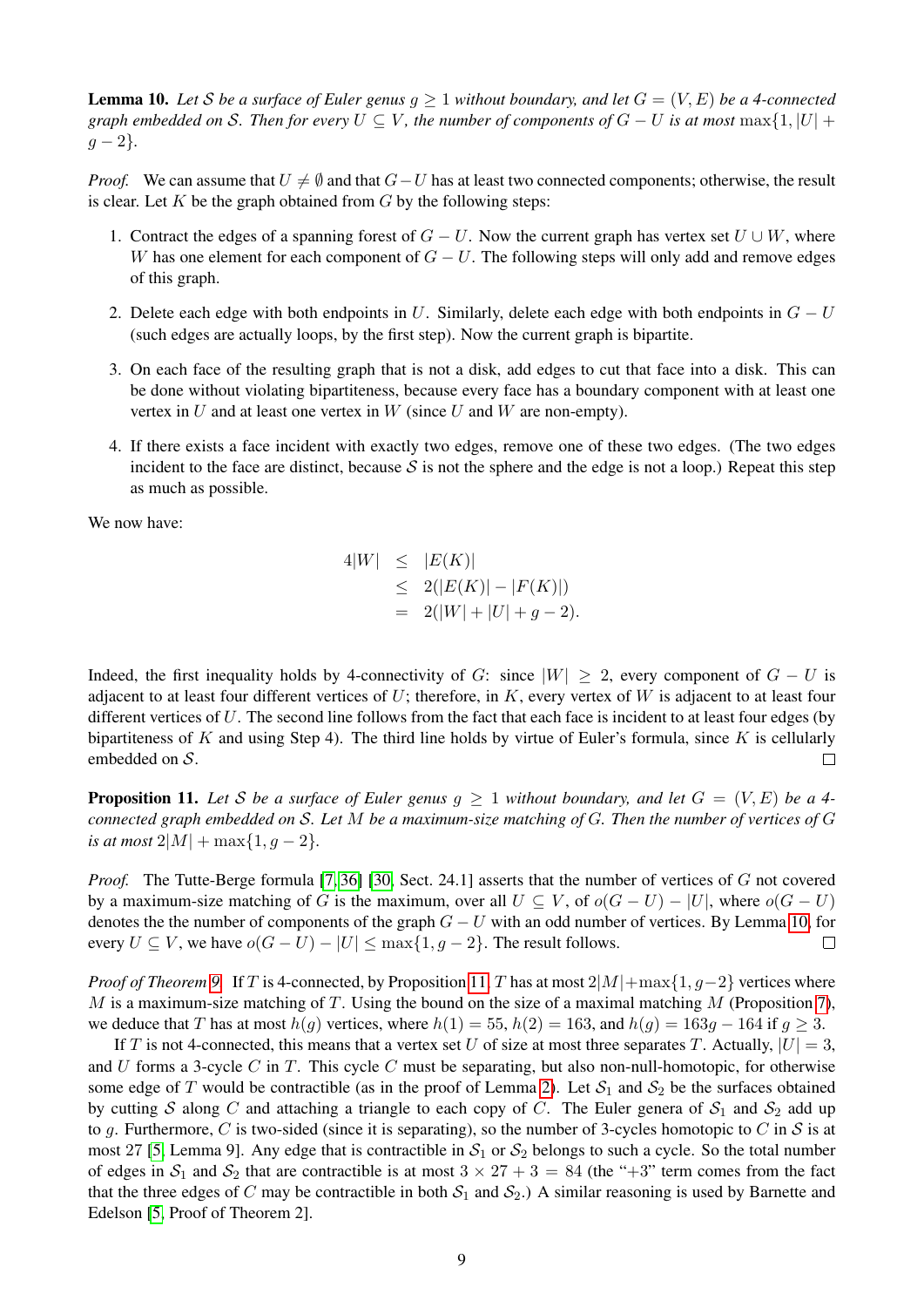It follows that the number of vertices of an irreducible triangulation of a surface without boundary with Euler genus q is bounded from above by  $f(q)$ , where f satisfies the induction formula:

$$
f(g) = \max \left\{ h(g), \max_{\substack{g_1+g_2=g\\ g_1,g_2 \ge 1}} \left\{ f(g_1) + f(g_2) + 84 \right\} \right\}.
$$

Thus, we have  $f(1) = 55$ ,  $f(2) = 194$ , and for  $g \ge 3$ :

$$
f(g) = \max \left\{ 163g - 164, \max_{\substack{g_1+g_2=g\\ g_1,g_2\geq 1}} \left\{ f(g_1) + f(g_2) + 84 \right\} \right\}.
$$

It is easily checked by induction that  $f(3) = 333$  and  $f(g) = 163g - 164$  for  $g \ge 4$ .

Acknowledgment. We would like to thank Gwenaël Joret, Thom Sulanke, and David Wood for helpful comments which improved the readability of this article.

### References

- [1] Dan Archdeacon. The nonorientable genus is additive. *Journal of Graph Theory*, 10(3):363–383, 1986.
- [2] Mark Anthony Armstrong. *Basic topology*. Undergraduate Texts in Mathematics. Springer-Verlag, 1983.
- [3] Dominique Attali, André Lieutier, and David Salinas. Efficient data structure for representing and simplifying simplicial complexes in high dimensions. In *Proceedings of the 27th Annual Symposium on Computational Geometry (SOCG)*, pages 501–509. ACM, 2011.
- [4] David Barnette. Generating the triangulations of the projective plane. *Journal of Combinatorial Theory, Series B*, 33:222–230, 1982.
- [5] David W. Barnette and Allan Edelson. All orientable 2–manifolds have finitely many minimal triangulations. *Israel Journal of Mathematics*, 62:90–98, 1988.
- [6] David W. Barnette and Allan Edelson. All 2–manifolds have finitely many minimal triangulations. *Israel Journal of Mathematics*, 67:123–128, 1989.
- [7] Claude Berge. Sur le couplage maximum d'un graphe. *Comptes rendus hebdomadaires des séances de l'Académie des Sciences [Paris]*, 247:258–259, 1958.
- [8] Erin W. Chambers, Éric Colin de Verdière, Jeff Erickson, Francis Lazarus, and Kim Whittlesey. Splitting (complicated) surfaces is hard. *Computational Geometry: Theory and Applications*, 41(1–2):94–110, 2008.
- [9] Siu-Wing Cheng, Tamal K. Dey, and Sheung-Hung Poon. Hierarchy of surface models and irreducible triangulations. *Computational Geometry: Theory and Applications*, 27(2):135–150, 2004.
- [10] Tamal K. Dey, Herbert Edelsbrunner, Sumanta Guha, and Dmitry V. Nekhayev. Topology preserving edge contraction. *Publications de l'Institut Mathématique (Beograd) (N.S.)*, 66(80):23–45, 1999. Geometric combinatorics (Kotor, 1998).
- [11] Jun Fujisawa, Atsuhiro Nakamoto, and Kenta Ozeki. Hamiltonian cycles in bipartite toroidal graphs with a partite set of degree four vertices. *Journal of Combinatorial Theory, Series B*, 103(1):46–60, 2013.
- [12] Zhicheng Gao, L. Bruce Richmond, and Carsten Thomassen. Irreducible triangulations and triangular embeddings on a surface. Technical Report CORR 91-07, University of Waterloo, Canada, 1991. Available at <http://mathstat.carleton.ca/~zgao/PAPER/GRT91.pdf>.

 $\Box$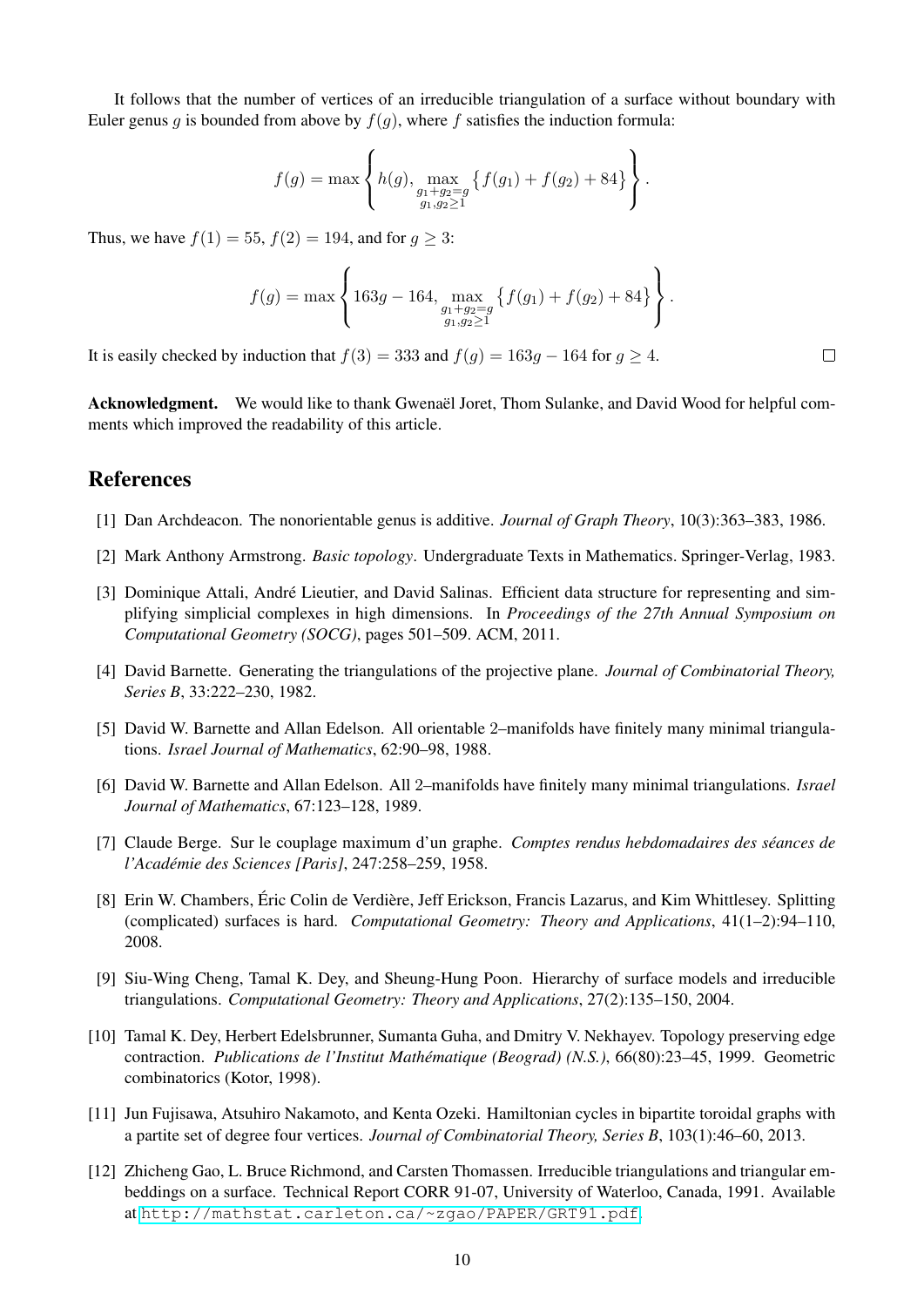- [13] Zhicheng Gao, R. Bruce Richter, and Paul D. Seymour. Irreducible triangulations of surfaces. *Journal of Combinatorial Theory, Series B*, 68:206–217, 1996.
- [14] Michael Henle. *A combinatorial introduction to topology*. Dover Publications, 1994.
- [15] Gwenaël Joret and David R. Wood. Irreducible triangulations are small. *Journal of Combinatorial Theory, Series B*, 100:446–455, 2010.
- [16] Mark Jungerman and Gerhard Ringel. Minimal triangulations on orientable surfaces. *Acta Mathematica*, 145(1):121–154, 1980.
- [17] Martin Juvan, Aleksander Malnič, and Bojan Mohar. Systems of curves on surfaces. *Journal of Combinatorial Theory, Series B*, 68:7–22, 1996.
- [18] Ken-ichi Kawarabayashi, Raiji Mukae, and Atsuhiro Nakamoto.  $K_6$ -minors in triangulations on the Klein bottle. *SIAM Journal on Discrete Mathematics*, 23:96–108, 2008.
- [19] Serge Lawrencenko. The irreducible triangulations of the torus. *Ukrainski˘i Geometricheski˘i Sbornik*, 30:52–62, 1987.
- [20] Aleksander Malnič and Roman Nedela. k-minimal triangulations of surfaces. Acta Mathematica Univer*sitatis Comenianae*, 64(1):57–76, 1995.
- [21] Gary L. Miller. An additivity theorem for the genus of a graph. *Journal of Combinatorial Theory, Series B*, 43(1):25–47, 1987.
- [22] Bojan Mohar and Carsten Thomassen. *Graphs on surfaces*. Johns Hopkins Studies in the Mathematical Sciences. Johns Hopkins University Press, 2001.
- [23] Raiji Mukae and Atsuhiro Nakamoto.  $K_6$ -minors in triangulations on the nonorientable surface of genus 4. In preparation.
- [24] Raiji Mukae and Atsuhiro Nakamoto. K<sub>6</sub>-minors in triangulations and complete quadrangulations. *Journal of Graph Theory*, 60:302–312, 2009.
- [25] Raiji Mukae, Atsuhiro Nakamoto, Yoshiaki Oda, and Yusuke Suzuki.  $K_6$ -minors in triangulations on the nonorientable surface of genus 3. *Graphs and Combinatorics*, 26:559–570, 2010.
- [26] Atsuhiro Nakamoto and Katsuhiro Ota. Note on irreducible triangulations of surfaces. *Journal of Graph Theory*, 20(2):227–233, 1995.
- [27] Seiya Negami. Diagonal flips of triangulations on surfaces, a survey. *Yokohama Mathematical Journal*, 47:1–40, 1999.
- [28] Seyia Negami. Diagonal flips in triangulations of surfaces. *Discrete Mathematics*, 135(1–3):225–232, 1994.
- [29] Haijo Schipper. Generating triangulations of 2-manifolds. In *Computational Geometry—Methods, Algorithms and Applications: Proc. Internat. Workshop Comput. Geom. CG '91*, volume 553 of *Lecture Notes in Computer Science*, pages 237–248. Springer-Verlag, 1991.
- [30] Alexander Schrijver. *Combinatorial optimization. Polyhedra and efficiency*, volume 24 of *Algorithms and Combinatorics*. Springer-Verlag, Berlin, 2003.
- [31] Ernst Steinitz and Hans Rademacher. *Vorlesungen über die Theorie der Polyeder*. Springer-Verlag, 1934.
- [32] John Stillwell. *Classical topology and combinatorial group theory*. Springer-Verlag, New York, second edition, 1993.
- [33] Thom Sulanke. Generating irreducible triangulations of surfaces. arXiv:math/0606687, 2006.